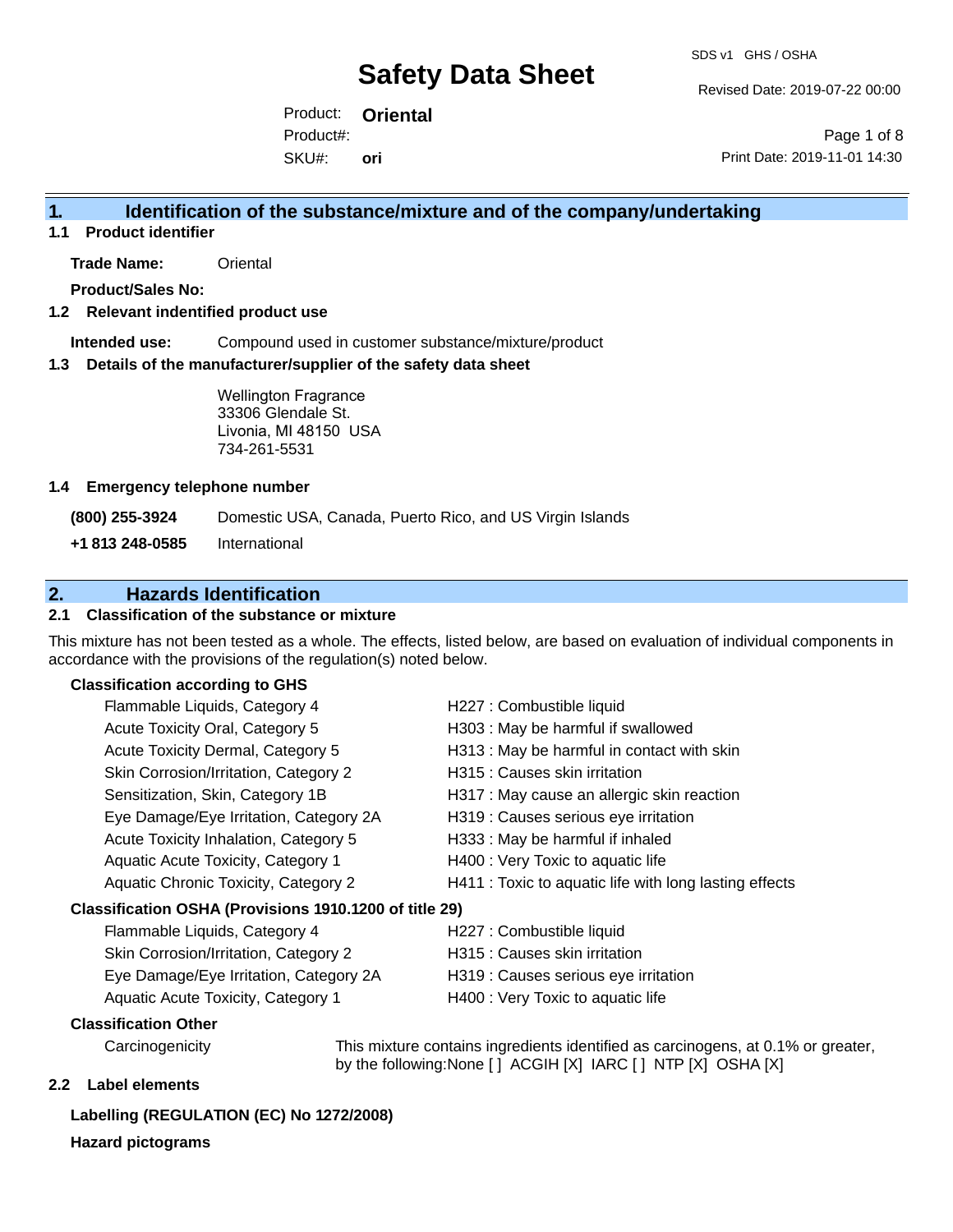Revised Date: 2019-07-22 00:00

Product: **Oriental** SKU#: Product#: **ori**

Page 2 of 8 Print Date: 2019-11-01 14:30



**Signal Word: Warning**

| <b>Hazard statments</b> |                                                 |
|-------------------------|-------------------------------------------------|
| H <sub>22</sub> 7       | Combustible liquid                              |
| H303                    | May be harmful if swallowed                     |
| H313                    | May be harmful in contact with skin             |
| H315                    | Causes skin irritation                          |
| H317                    | May cause an allergic skin reaction             |
| H319                    | Causes serious eye irritation                   |
| H333                    | May be harmful if inhaled                       |
| H400                    | Very Toxic to aquatic life                      |
| H411                    | Toxic to aquatic life with long lasting effects |
|                         |                                                 |

#### **Precautionary Statements**

#### **Prevention:**

| Keep cool                                                                                                                        |
|----------------------------------------------------------------------------------------------------------------------------------|
| Wash hands thoroughly after handling                                                                                             |
| Contaminated work clothing should not be allowed out of the workplace                                                            |
| Avoid release to the environment                                                                                                 |
|                                                                                                                                  |
| IF ON SKIN: Wash with soap and water                                                                                             |
| IF INHALED: Call a POISON CENTER or doctor/physician if you feel unwell                                                          |
| IF IN EYES: Rinse cautiously with water for several minutes Remove contact lenses if<br>present and easy to do. continue rinsing |
| Call a POISON CENTER or doctor/physician if you feel unwell                                                                      |
|                                                                                                                                  |

| P333 + P313 | If skin irritation or a rash occurs: Get medical advice/attention |
|-------------|-------------------------------------------------------------------|
| P337 + P313 | If eye irritation persists: Get medical advice/attention          |

| - 77 | if you interfer porsists. Our modiodi duvice/attention |
|------|--------------------------------------------------------|
|      | Take off contaminated clothing and wash before reuse   |

P362 Take off contaminated clothing and wash before reuse

| P363        | Wash contaminated clothing before reuse                                                                                               |
|-------------|---------------------------------------------------------------------------------------------------------------------------------------|
| P370 + P378 | In case of fire: Use Carbon dioxide (CO2), Dry chemical, or Foam for extinction. Do not use<br>a direct water jet on burning material |
| P391        | Collect Spillage                                                                                                                      |

**2.3 Other Hazards**

#### **no data available**

# **3. Composition/Information on Ingredients**

#### **3.1 Mixtures**

This product is a complex mixture of ingredients, which contains among others the following substance(s), presenting a health or environmental hazard within the meaning of the UN Globally Harmonized System of Classification and Labeling of Chemicals (GHS):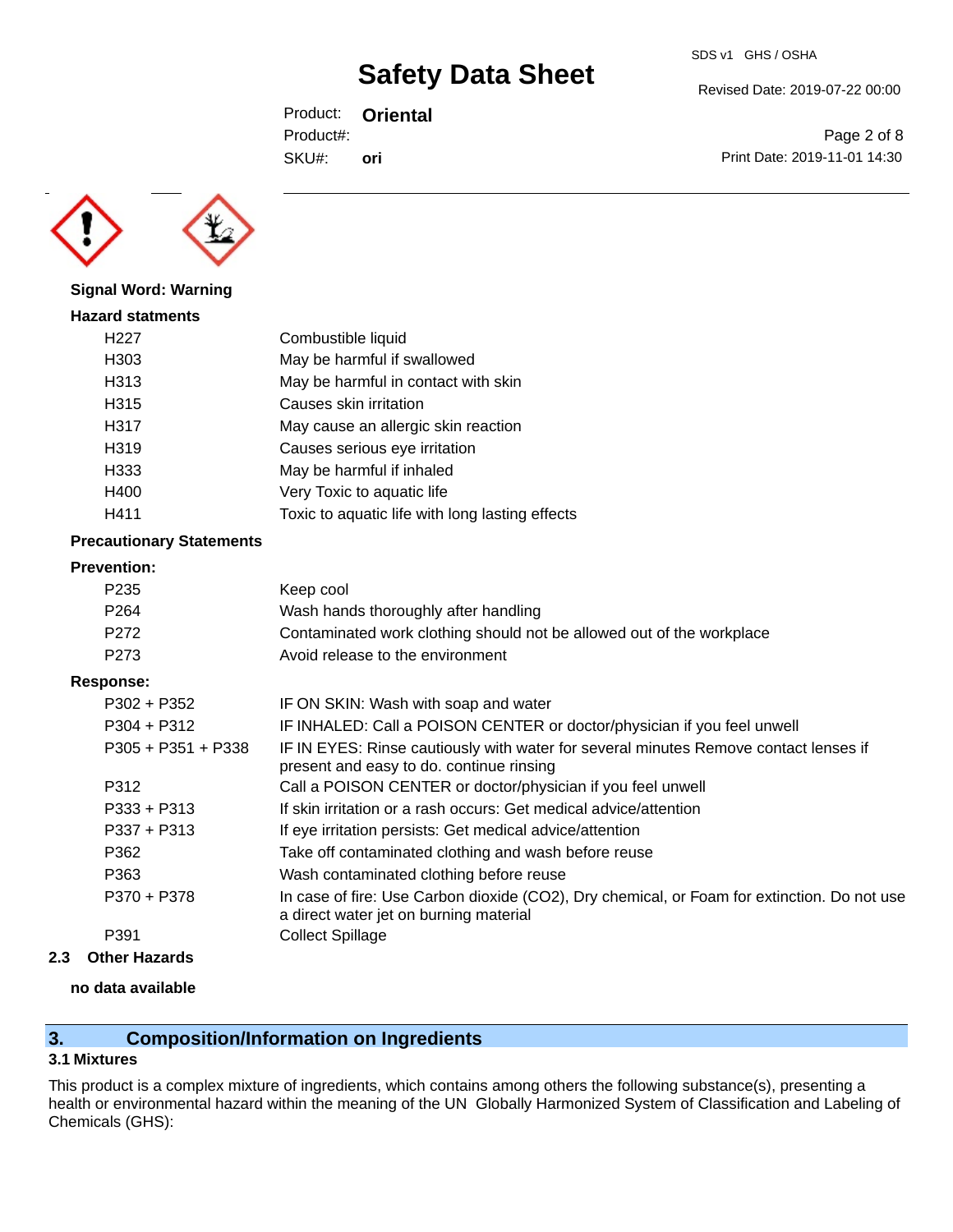SDS v1 GHS / OSHA

Revised Date: 2019-07-22 00:00

Product: **Oriental** Product#:

SKU#: **ori**

Page 3 of 8 Print Date: 2019-11-01 14:30

| CAS#<br>Ingredient       | EC#                                             | Conc.<br>Range                                           | <b>GHS Classification</b>                   |
|--------------------------|-------------------------------------------------|----------------------------------------------------------|---------------------------------------------|
| 2050-08-0                | 218-080-2                                       | $5 - 10%$                                                | H302; H400; H410                            |
| Amyl salicylate          |                                                 |                                                          |                                             |
| 120-51-4                 | 204-402-9                                       | $5 - 10%$                                                | H302; H313; H400; H411                      |
| <b>Benzyl Benzoate</b>   |                                                 |                                                          |                                             |
| 118-58-1                 | 204-262-9                                       | $5 - 10%$                                                | H303; H317; H320; H401; H412                |
| <b>Benzyl Salicylate</b> |                                                 |                                                          |                                             |
| $91 - 64 - 5$            | 202-086-7                                       | $2 - 5%$                                                 | H302; H317; H402                            |
| Coumarin                 |                                                 |                                                          |                                             |
| 115-95-7                 | 204-116-4                                       | $2 - 5%$                                                 | H227; H315; H317; H320; H402                |
| <b>Linalyl Acetate</b>   |                                                 |                                                          |                                             |
| 5989-27-5                | 227-813-5                                       | $2 - 5%$                                                 | H226; H304; H315; H317; H400; H410          |
| Limonene                 |                                                 |                                                          |                                             |
| 32388-55-9               | 251-020-3                                       | $2 - 5%$                                                 | H303; H317; H400; H410                      |
| Acetyl cedrene           |                                                 |                                                          |                                             |
| 78-70-6                  | 201-134-4                                       | $2 - 5%$                                                 | H227; H303; H315; H317; H319; H402          |
| Linalool                 |                                                 |                                                          |                                             |
| 121-33-5                 | 204-465-2                                       | $2 - 5%$                                                 | H303; H319                                  |
| vanillin                 |                                                 |                                                          |                                             |
| $97 - 53 - 0$            | 202-589-1                                       | $2 - 5%$                                                 | H303; H316; H317; H319; H401                |
| Eugenol                  |                                                 |                                                          |                                             |
| 128-37-0                 | 204-881-4                                       | $2 - 5%$                                                 | H316; H400; H410                            |
|                          | <b>Butylated hydroxytoluene</b>                 |                                                          |                                             |
| 87-44-5                  | 201-746-1                                       | $1 - 2%$                                                 | H304; H317; H413                            |
| beta-Caryophyllene       |                                                 |                                                          |                                             |
| $60 - 12 - 8$            | 200-456-2                                       | $1 - 2%$                                                 | H302; H313; H316; H319                      |
| phenethyl alcohol        |                                                 |                                                          |                                             |
| 101-86-0                 | 202-983-3                                       | $1 - 2%$                                                 | H303; H316; H317; H400; H411                |
|                          | Hexyl cinnamaldehyde                            |                                                          |                                             |
| 80-54-6                  | 201-289-8                                       | $1 - 2%$                                                 | H227; H302; H315; H317; H361; H401;<br>H412 |
| 127-51-5                 | <b>Butylphenyl Methylpropional</b><br>204-846-3 | $1 - 2%$                                                 | H316; H317; H320; H401; H411                |
| a-Isomethyl ionone       |                                                 |                                                          |                                             |
| 102-20-5                 | 203-013-1                                       | $1 - 2%$                                                 | H303; H401                                  |
|                          | Phenethyl phenylacetate                         |                                                          |                                             |
|                          |                                                 | See Section 16 for full text of GHS classification codes |                                             |

See Section 16 for full text of GHS classification codes which where not shown in section 2

Total Hydrocarbon Content (%  $w/w$ ) = 5.10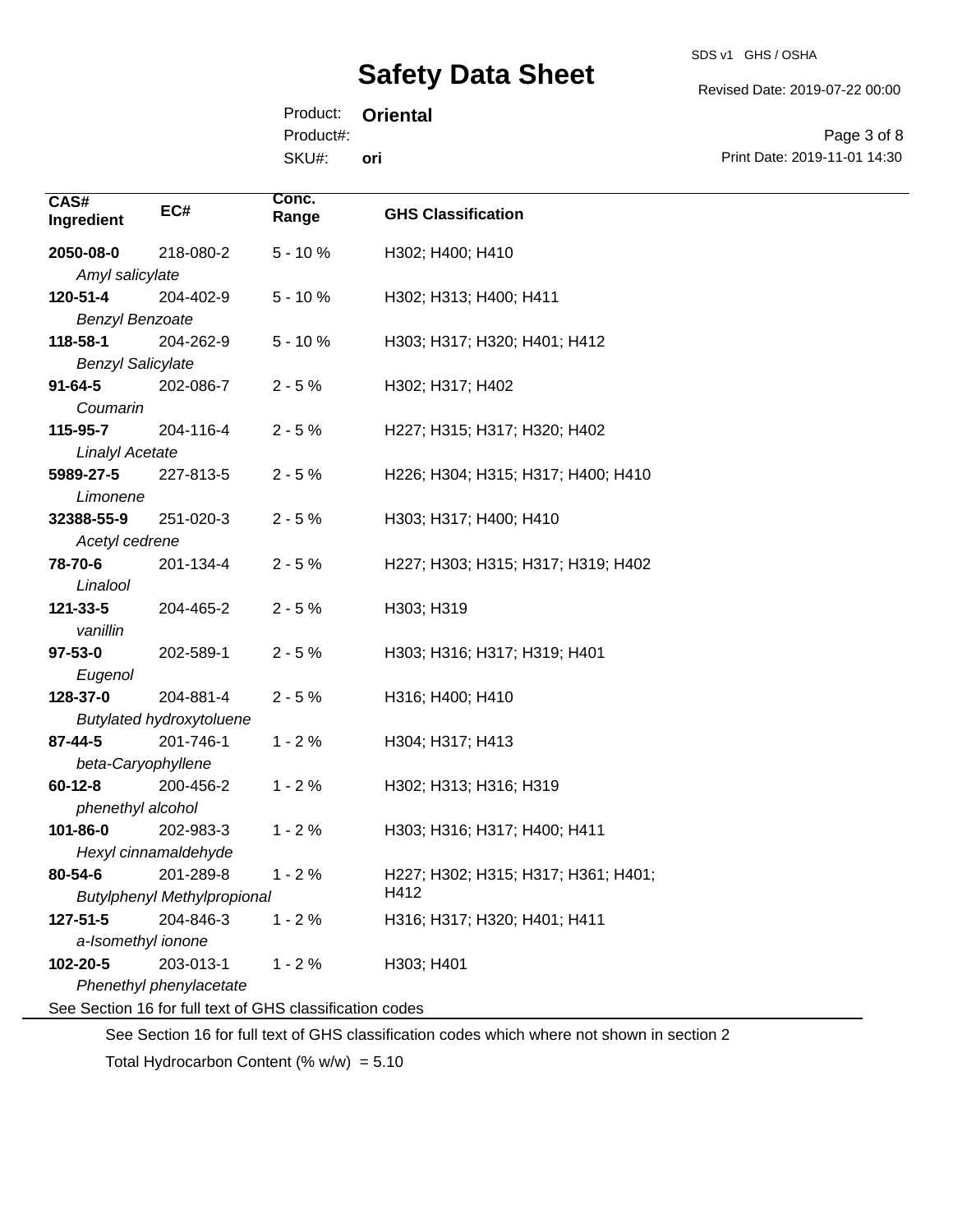SDS v1 GHS / OSHA

Revised Date: 2019-07-22 00:00

Product: **Oriental** Product#:

SKU#: **ori**

Page 4 of 8 Print Date: 2019-11-01 14:30

| $\overline{4}$ .<br><b>First Aid Measures</b>                                     |                                                                                                               |
|-----------------------------------------------------------------------------------|---------------------------------------------------------------------------------------------------------------|
| <b>Description of first aid measures</b><br>4.1                                   |                                                                                                               |
| Inhalation:                                                                       | Remove from exposure site to fresh air and keep at rest.<br>Obtain medical advice.                            |
| <b>Eye Exposure:</b>                                                              | Flush immediately with water for at least 15 minutes.<br>Contact physician if symptoms persist.               |
| <b>Skin Exposure:</b>                                                             | Remove contaminated clothes. Wash thoroughly with water (and soap).<br>Contact physician if symptoms persist. |
| Ingestion:                                                                        | Rinse mouth with water and obtain medical advice.                                                             |
| Most important symptoms and effects, both acute and delayed<br>4.2                |                                                                                                               |
| <b>Symptoms:</b>                                                                  | no data available                                                                                             |
| <b>Risks:</b>                                                                     | Refer to Section 2.2 "Hazard Statements"                                                                      |
| Indication of any immediate medical attention and special treatment needed<br>4.3 |                                                                                                               |
| <b>Treatment:</b>                                                                 | Refer to Section 2.2 "Response"                                                                               |
| 5.<br><b>Fire-Fighting measures</b>                                               |                                                                                                               |
| <b>Extinguishing media</b><br>5.1                                                 |                                                                                                               |
| Suitable:                                                                         | Carbon dioxide (CO2), Dry chemical, Foam                                                                      |
| <b>Unsuitable</b>                                                                 | Do not use a direct water jet on burning material                                                             |
| 5.2 Special hazards arising from the substance or mixture                         |                                                                                                               |
| <b>During fire fighting:</b>                                                      | Water may be ineffective                                                                                      |
| <b>Advice for firefighters</b><br>5.3                                             |                                                                                                               |
| <b>Further information:</b>                                                       | Standard procedure for chemical fires                                                                         |

### **6. Accidental Release Measures**

#### **6.1 Personal precautions, protective equipment and emergency procedures**

Avoid inhalation and contact with skin and eyes. A self-contained breathing apparatus is recommended in case of a major spill.

#### **6.2 Environmental precautions**

Keep away from drains, soil, and surface and groundwater.

#### **6.3 Methods and materials for containment and cleaning up**

Clean up spillage promptly. Remove ignition sources. Provide adequate ventilation. Avoid excessive inhalation of vapors. Gross spillages should be contained by use of sand or inert powder and disposed of according to the local regulations.

#### **6.4 Reference to other sections**

Not Applicable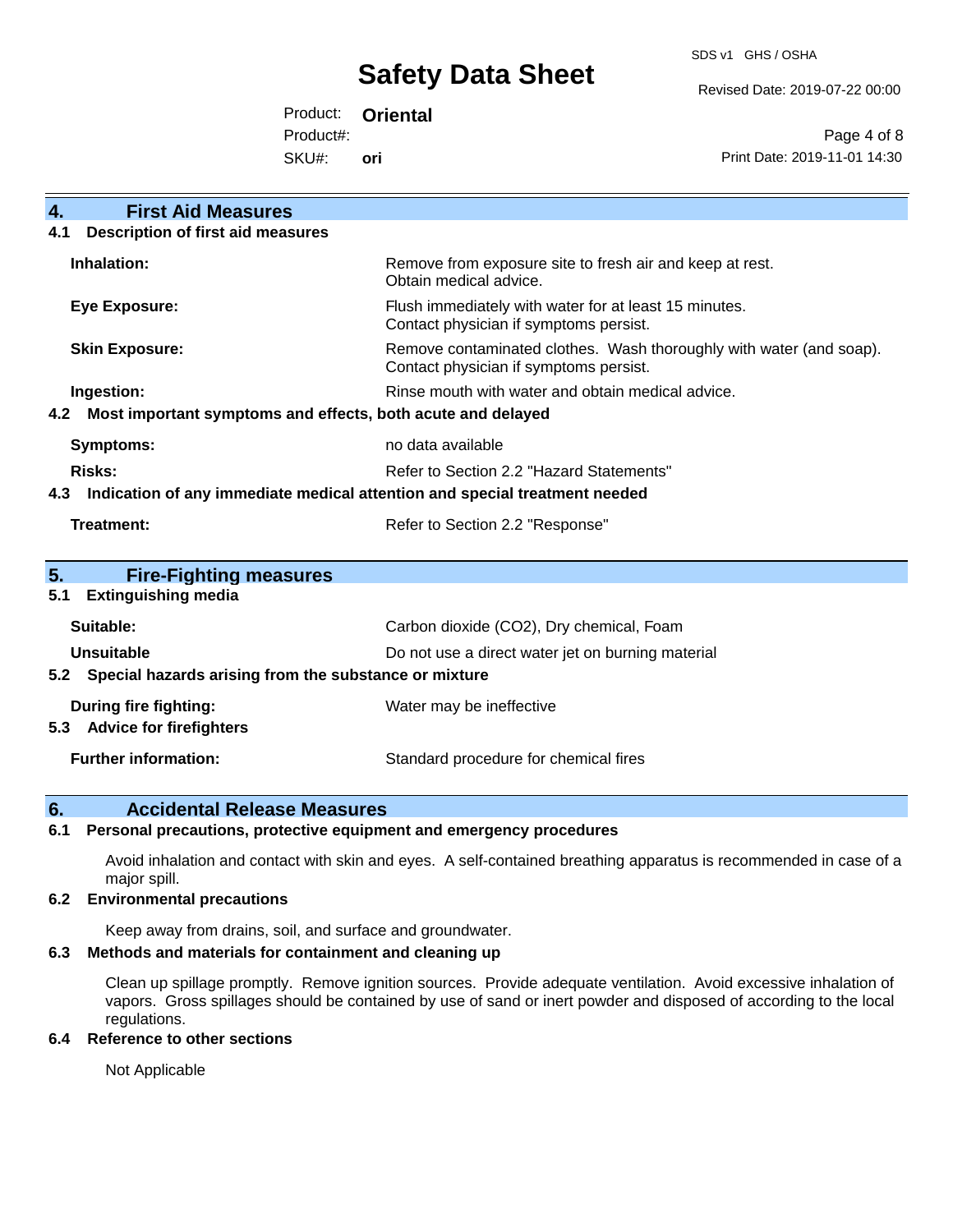Revised Date: 2019-07-22 00:00

Product: **Oriental** SKU#: Product#: **ori**

Page 5 of 8 Print Date: 2019-11-01 14:30

# **7. Handling and Storage**

#### **7.1 Precautions for safe handling**

Apply according to good manufacturing and industrial hygiene practices with proper ventilation. Do not drink, eat or smoke while handling. Respect good personal hygiene.

#### **7.2 Conditions for safe storage, including any incompatibilities**

Store in a cool, dry and ventilated area away from heat sources and protected from light in tightly closed original container. Avoid uncoated metal container. Keep air contact to a minimum.

#### **7.3 Specific end uses**

No information available

#### **8. Exposure Controls/Personal Protection**

#### **8.1 Control parameters**

| <b>Exposure Limits:</b>                     |  |                              |       |       |      |                                           |
|---------------------------------------------|--|------------------------------|-------|-------|------|-------------------------------------------|
| <b>Component</b>                            |  |                              | ACGIH | ACGIH | OSHA | OSHA<br>TWA ppm STEL ppm TWA ppm STEL ppm |
| 128-37-0<br><b>Butylated hydroxytoluene</b> |  |                              |       |       |      |                                           |
| <b>Engineering Controls:</b>                |  | Use local exhaust as needed. |       |       |      |                                           |

## **8.2 Exposure controls - Personal protective equipment**

| Eye protection:                | Tightly sealed goggles, face shield, or safety glasses with brow guards and side shields, etc.<br>as may be appropriate for the exposure |
|--------------------------------|------------------------------------------------------------------------------------------------------------------------------------------|
| <b>Respiratory protection:</b> | Avoid excessive inhalation of concentrated vapors. Apply local ventilation where appropriate.                                            |
| <b>Skin protection:</b>        | Avoid Skin contact. Use chemically resistant gloves as needed.                                                                           |

#### **9. Physical and Chemical Properties**

### **9.1 Information on basic physical and chemical properties**

| Appearance:                  | Liquid               |
|------------------------------|----------------------|
| Odor:                        | Conforms to Standard |
| Color:                       | Yellow (G4-6)        |
| <b>Viscosity:</b>            | Liquid               |
| <b>Freezing Point:</b>       | Not determined       |
| <b>Boiling Point:</b>        | Not determined       |
| <b>Melting Point:</b>        | Not determined       |
| <b>Flashpoint (CCCFP):</b>   | 195 F (90.56 C)      |
| <b>Auto flammability:</b>    | Not determined       |
| <b>Explosive Properties:</b> | None Expected        |
| <b>Oxidizing properties:</b> | None Expected        |
| Vapor Pressure (mmHg@20 C):  | 0.0536               |
| %VOC:                        | 0.05                 |
| Specific Gravity @ 25 C:     | 0.9940               |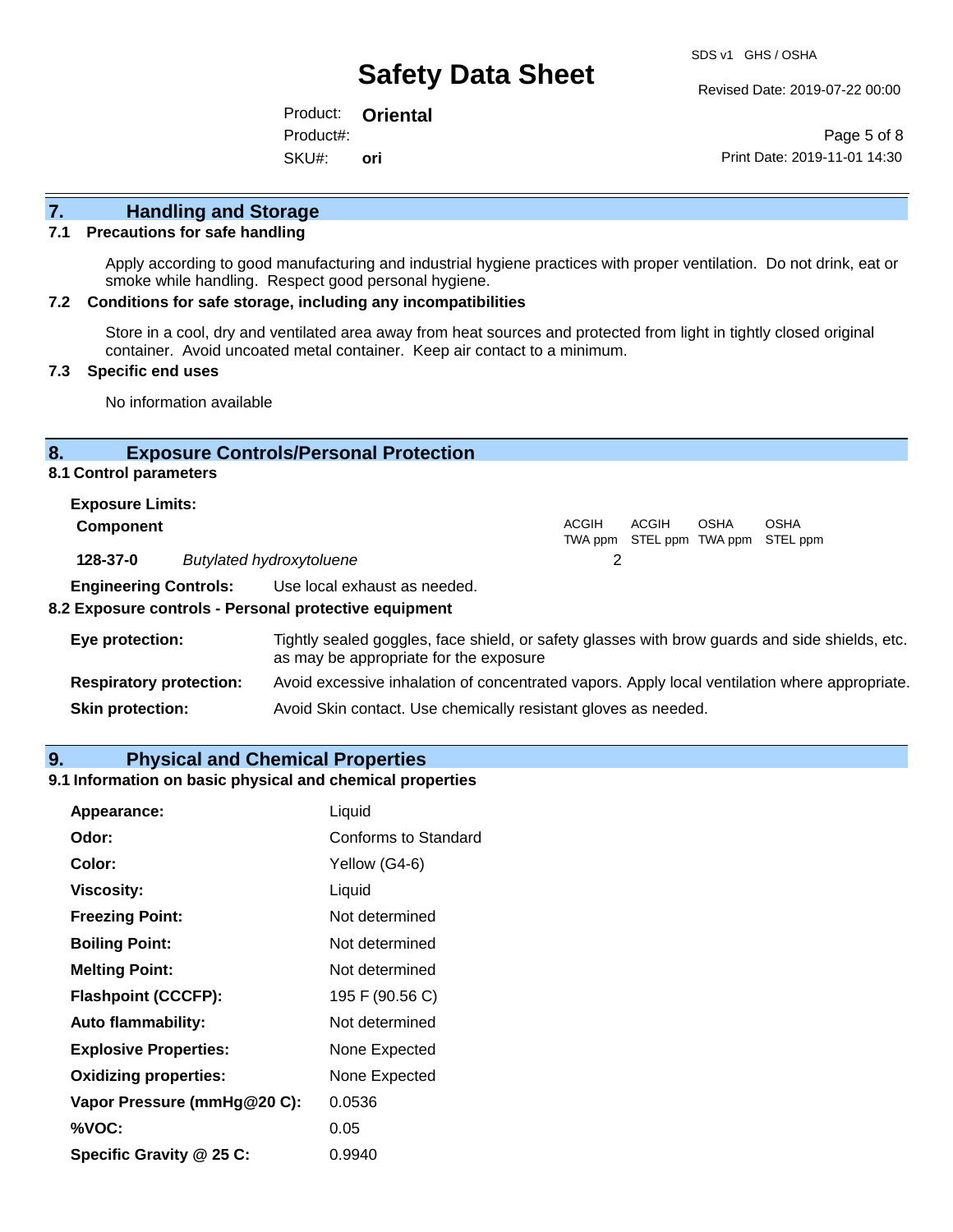Revised Date: 2019-07-22 00:00

|           | Product: <b>Oriental</b> |                              |
|-----------|--------------------------|------------------------------|
| Product#: |                          | Page 6 of 8                  |
| SKU#:     | ori                      | Print Date: 2019-11-01 14:30 |

| Density @ 25 C:          | 0.9910 |
|--------------------------|--------|
| Refractive Index @ 20 C: | 1.5030 |
| Soluble in:              | Oil    |

# **10. Stability and Reactivity**

| 10.1 Reactivity                         | None                                               |
|-----------------------------------------|----------------------------------------------------|
| <b>10.2 Chemical stability</b>          | Stable                                             |
| 10.3 Possibility of hazardous reactions | None known                                         |
| 10.4 Conditions to avoid                | None known                                         |
| 10.5 Incompatible materials             | Strong oxidizing agents, strong acids, and alkalis |
| 10.6 Hazardous decomposition products   | None known                                         |

### **11. Toxicological Information**

### **11.1 Toxicological Effects**

Acute Toxicity Estimates (ATEs) based on the individual Ingredient Toxicity Data utilizing the "Additivity Formula"

| Acute toxicity - Oral - (Rat) mg/kg                | (LD50: 2873.1907) May be harmful if swallowed            |
|----------------------------------------------------|----------------------------------------------------------|
| Acute toxicity - Dermal - (Rabbit) mg/kg           | (LD50: 2972.8761) May be harmful in contact with skin    |
| Acute toxicity - Inhalation - (Rat) mg/L/4hr       | (LD50: 20.5188) May be harmful if inhaled                |
| <b>Skin corrosion / irritation</b>                 | May be harmful if inhaled                                |
| Serious eye damage / irritation                    | Causes serious eye irritation                            |
| <b>Respiratory sensitization</b>                   | Not classified - the classification criteria are not met |
| <b>Skin sensitization</b>                          | May cause an allergic skin reaction                      |
| <b>Germ cell mutagenicity</b>                      | Not classified - the classification criteria are not met |
| Carcinogenicity                                    | Not classified - the classification criteria are not met |
| <b>Reproductive toxicity</b>                       | Not classified - the classification criteria are not met |
| Specific target organ toxicity - single exposure   | Not classified - the classification criteria are not met |
| Specific target organ toxicity - repeated exposure | Not classified - the classification criteria are not met |
| <b>Aspiration hazard</b>                           | Not classified - the classification criteria are not met |

# **12. Ecological Information**

### **12.1 Toxicity**

| <b>Acute acquatic toxicity</b> | Very Toxic to aquatic life                      |
|--------------------------------|-------------------------------------------------|
| Chronic acquatic toxicity      | Toxic to aquatic life with long lasting effects |
| Toxicity Data on soil          | no data available                               |
| Toxicity on other organisms    | no data available                               |

**12.2 Persistence and degradability no data available**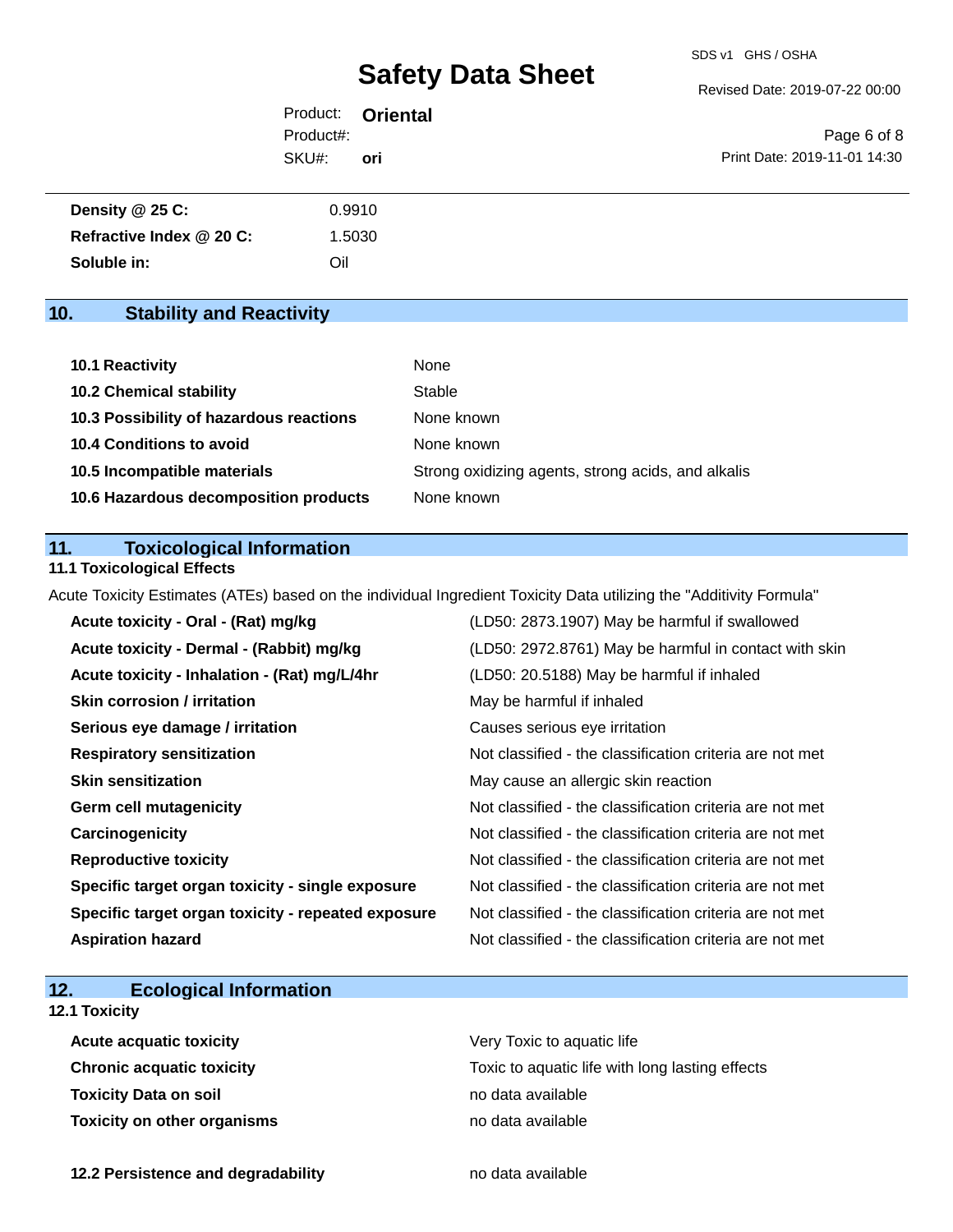SDS v1 GHS / OSHA

Revised Date: 2019-07-22 00:00

| Product: <b>Oriental</b> |                   |                              |
|--------------------------|-------------------|------------------------------|
| Product#:                |                   | Page 7 of 8                  |
| SKU#:                    | ori               | Print Date: 2019-11-01 14:30 |
|                          |                   |                              |
| ccumulative notential    | no data available |                              |

| 12.3 Bioaccumulative potential | no data available |
|--------------------------------|-------------------|
| 12.4 Mobility in soil          | no data available |
| 12.5 Other adverse effects     | no data available |

# **13. Disposal Conditions**

#### **13.1 Waste treatment methods**

Do not allow product to reach sewage systems. Dispose of in accordance with all local and national regulations. Send to a licensed waste management company.The product should not be allowed to enter drains, water courses or the soil. Do not contaminate ponds, waterways or ditches with chemical or used container.

### **14. Transport Information**

| <b>Marine Pollutant</b>                                       | Yes. Ingredient of greatest environmental impact:<br>2050-08-0 : (5 - 10 %) : Amyl salicylate |              |                                     |                 |               |
|---------------------------------------------------------------|-----------------------------------------------------------------------------------------------|--------------|-------------------------------------|-----------------|---------------|
| <b>Regulator</b>                                              |                                                                                               | <b>Class</b> | <b>Pack Group</b>                   | <b>Sub Risk</b> | UN-nr.        |
| U.S. DOT (Non-Bulk)                                           |                                                                                               |              | Not Regulated - Not Dangerous Goods |                 |               |
| <b>Chemicals NOI</b>                                          |                                                                                               |              |                                     |                 |               |
| <b>ADR/RID (International Road/Rail)</b>                      |                                                                                               |              |                                     |                 |               |
| <b>Environmentally Hazardous</b><br>Substance, Liquid, n.o.s. |                                                                                               | 9            | Ш                                   |                 | <b>UN3082</b> |
| <b>IATA (Air Cargo)</b>                                       |                                                                                               |              |                                     |                 |               |
| <b>Environmentally Hazardous</b><br>Substance, Liquid, n.o.s. |                                                                                               | 9            | Ш                                   |                 | <b>UN3082</b> |
| IMDG (Sea)                                                    |                                                                                               |              |                                     |                 |               |
| <b>Environmentally Hazardous</b><br>Substance, Liquid, n.o.s. |                                                                                               | 9            | Ш                                   |                 | <b>UN3082</b> |

| 15.<br><b>Regulatory Information</b>      |                                                              |
|-------------------------------------------|--------------------------------------------------------------|
| <b>U.S. Federal Regulations</b>           |                                                              |
| <b>TSCA (Toxic Substance Control Act)</b> | All components of the substance/mixture are listed or exempt |
| 40 CFR(EPCRA, SARA, CERCLA and CAA)       | This product contains the following components:              |
| $6422 - 86 - 2$ 229-176-9 30 - 40 %       | Dioctyl Tere Phthalate (DOTP)                                |
| <b>U.S. State Regulations</b>             |                                                              |

| <b>California Proposition 65 Warning</b> |                                   |                                     | This product contains the following components:                                                 |  |
|------------------------------------------|-----------------------------------|-------------------------------------|-------------------------------------------------------------------------------------------------|--|
| 117-81-7                                 |                                   | $204 - 211 - 0$ 30 - 40 %           | Diethyl Hexyl Phthalate                                                                         |  |
|                                          | 123-35-3(NF 204-622-5 0.01 - 0.1% |                                     | beta-Myrcene (Natural Source)                                                                   |  |
| 94-59-7                                  | 202-345-4                         | $\Leftarrow$ 60 ppm                 | Safrole (Natural Source)                                                                        |  |
| $93 - 15 - 2$                            |                                   | $202 - 223 - 0 \leq 25 \text{ ppm}$ | Methyl Eugenol (Natural Source)                                                                 |  |
| <b>Canadian Regulations</b>              |                                   |                                     |                                                                                                 |  |
| <b>DSL</b>                               |                                   |                                     | 99.99% of the components are listed or exempt. The following<br>components are NOT on the List: |  |
| 476332-65-7                              |                                   | $\leq$ 72 ppm                       | 2H-Indeno[4,5b] furan, decahydro-2,2,6,6,7,8,,8-heptamethyl                                     |  |